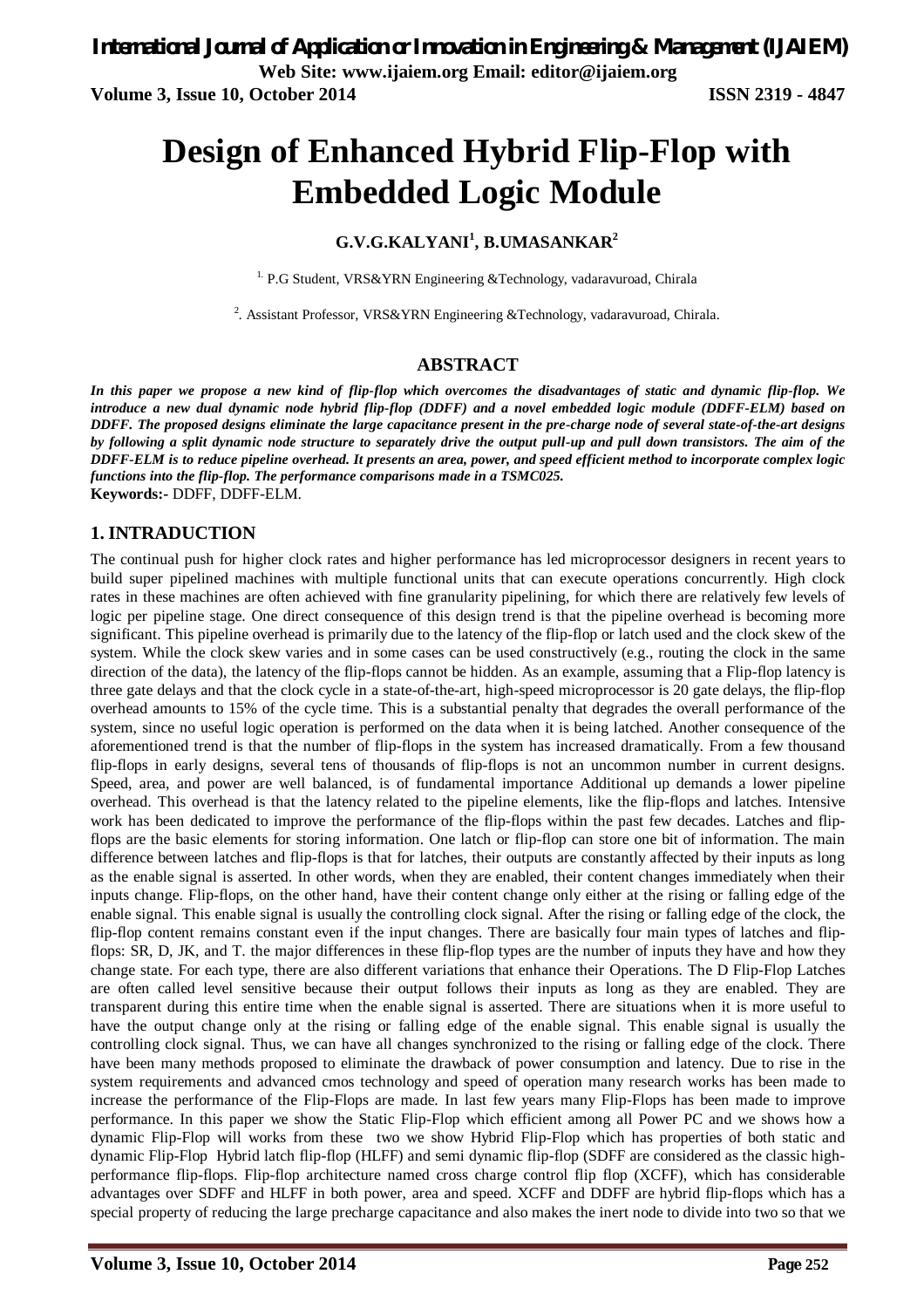can drive the output network pull up and pull down by different node which makes a faster drive of the output. . In this paper, we propose a new dual dynamic node hybrid flip-flop (DDFF) and a novel embedded logic module (DDFFELM). Both of them eliminate the drawbacks of XCFF.

## **2. EXISTING WORK**

**2.1Static Flip-flop**



**Fig1:** Static Flip-flop

In order to overcome the problem of distributing several clock signals and avoid the serious problems caused by clock skew, a development of NORA-CMOS technique introduced True Single Phase Clock (TSPC) CMOS circuit technique TSPC flip-flops have the advantage of single clock distribution, small area for clock lines, high speed and no clock skew. The basic TSPC latches can be obtained in many ways to implement all essential sequential components. It show implementation of eight-transistor positive edge-triggered D flip-flop using split-output TSPC latches Although this structure seems to have smaller area than 9T TSPC flip-flop and less clocked transistors, it hasn't been used for simulations. The main reason is that there are some nodes in this structure which are not fully driven to VDD or GND. **2.2Dynamic Flip-flop**



#### **Fig2:** Dynamic Flip-flop

This structure is basically a level sensitive latch which is clocked with an internally generated sharp pulse. This sharp pulse is generated at the positive edge of the clock using clock and delayed version of clock. Transistor level implementation of this flip-flop is shown in figure **2.3XCFF**



#### **Fig3:** Cross charge control flip flop XCFF

The large precharge-capacitance in a wide variety of designs results from the fact that both the output pull-up and the pull-down transistor are driven by this precharge node. These transistors being driving large output loads contribute to most of the capacitance at this node. This common drawback of many conventional designs was considered in the design of XCFF. It reduces the power dissipation by splitting the dynamic node into two, each one separately driving the output pull-up and pull-down transistors. Since only one of the two dynamic nodes is switched during one CLK cycle, the total power consumption is considerably reduced without any degradation in speed. Also XCFF has a comparatively lower CLK driving load. One of the major drawbacks of this design is the redundant precharge at node *X*2 and *X*1 for data patterns containing more 0 s and 1 s, respectively. In addition to the large hold time requirement resulting from the conditional shutoff mechanism, a low to high transition in the CLK when the data is held low can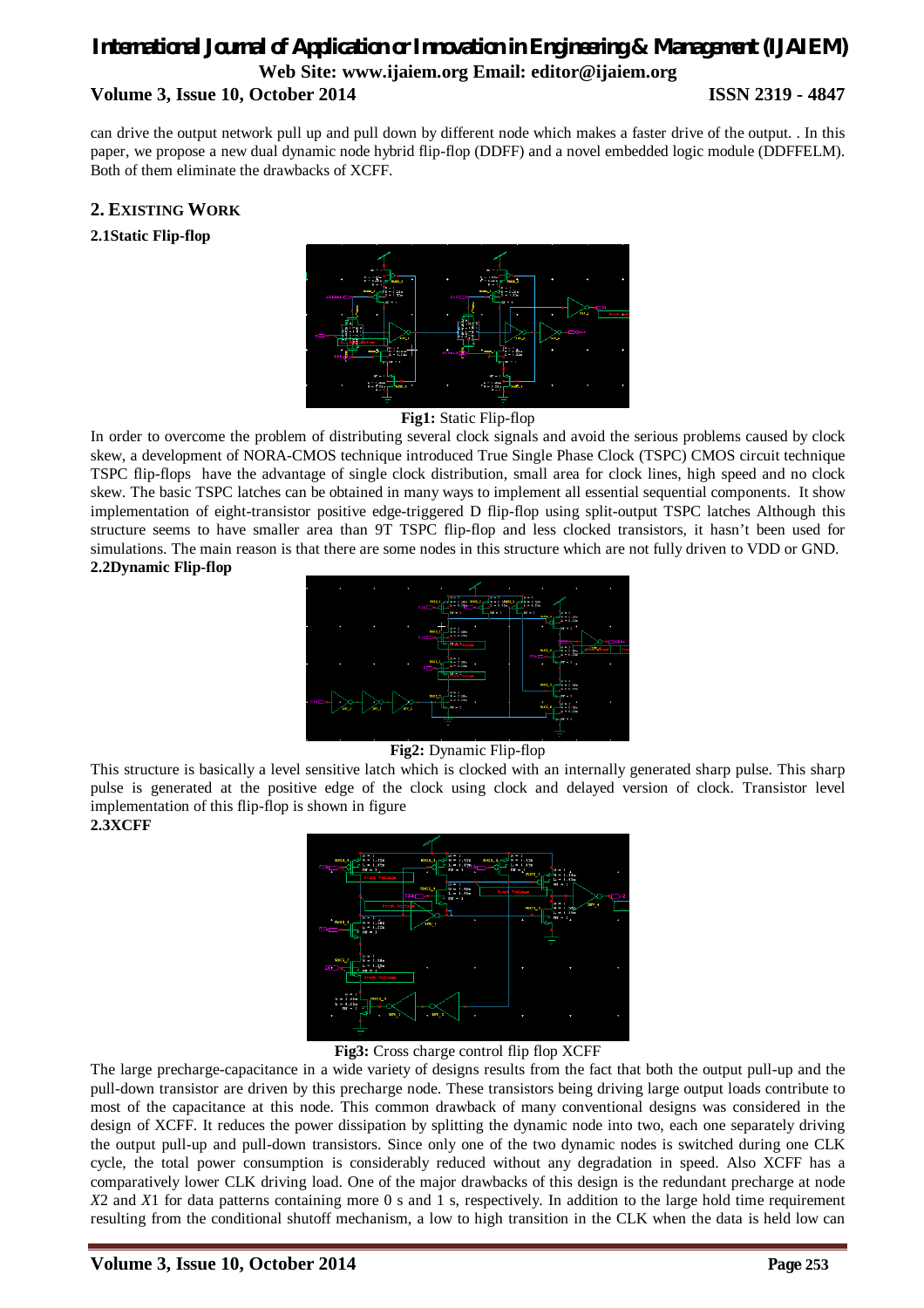cause charge sharing at node *X*1. This can trigger erroneous transition at the output unless the inverter pair INV1-2 is carefully skewed. This effect of charge sharing becomes uncontrollably large when complex functions are embedded into the design

### **3. PROPOSED WORK**

#### **3.1Dual Dynamic Hybrid Flip Flop**

Dual Dynamic Hybrid Flip Flop (DDFF) which has extra inv4 occupies an additional area to flip flop and then it's requires more power. QB in the output is inverted by inv3, gets output as Q. So the output Q is again inverted and it's not required. One of the most drawback of DDFF is large area and more power.Inv4 which causes error when it's connected to QB.



**Fig4:** DDFF

In the DDFF architecture, NodeX1 is pseudo-dynamic, with a weak inverter acting as a keeper, whereas, compared to the XCFF, in the new architecture node X2 is purely dynamic. An unconditional shutoff\ mechanism is provided at the frontend instead of the conditional one in XCFF. The operation of the flip-flop can be divided into two phases: 1) the evaluation phase, when CLK is high, and 2) the pre charge phase, when CLK is low. The actual latching occurs during the 1–1 overlap of CLK and CLKB during the evaluation phase. If Dis high prior to this overlap period, node X1 is discharged through NM0-2. This switches the state of the cross coupled inverter pair INV1-2 causing node X1B to go high and output QB to discharge through NM4. The low level at the nodeX1 is retained by the inverter pair INV1-2 for the rest of the evaluation phase where no latching occurs. Thus, nodeX2 is held high throughout the evaluation period by the pMOS transistorPM1. As the CLK falls low, the circuit enters the pre charge phase and node X1 is pulled high through PM0, switching the state of INV1-2. During this period node X2 is not actively driven by any transistor, it stores the charge dynamically. The outputs at node QB and maintain their voltage levels through INV3-4. If Dis zero prior to the overlap period, node X1 remains high and nodeX2 is pulled low throughNM3astheCLK goes high. Thus, node QB is charged high through PM2 andNM4 is held off. At the end of the evaluation phase, as the CLK falls low, node X1 remains high andX2 stores the charge dynamically. The architecture exhibits negative setup time since the short transparency period defined by the 1–1 overlap CLK of and CLKB allows the data to be sampled even after the rising edge of the CLK before CLKB falls low. NodeX1 undergoes charge sharing when the CLK makes a low to high transition while Dis held low. This results in a momentary fall in voltage at nodeX1, but the inverter pair INV1-2 is skewed properly such that it has a switching threshold well below the worst case voltage drop at nodeX1 due to charge sharing. The timing diagram shows that node X2 retains the charge level during the pre charge phase when it is not driven by any transistor. Note that the temporary pull down at node X2 when sampling a "one" is due to the delay between X1 andX1B.

#### **3.2 DDFF-ELM**



#### **Fig5:** DDFF-ELM

Dual dynamic node hybrid flip-flop with logic embedding capability (DDFF-ELM) transistor driven by the data input is replaced by the PDN and the clocking scheme in the frontend is changed. The reason for this in clocking is the charge sharing, which becomes uncontrollable as the number of nMOS transistors in the stack increases. The same reason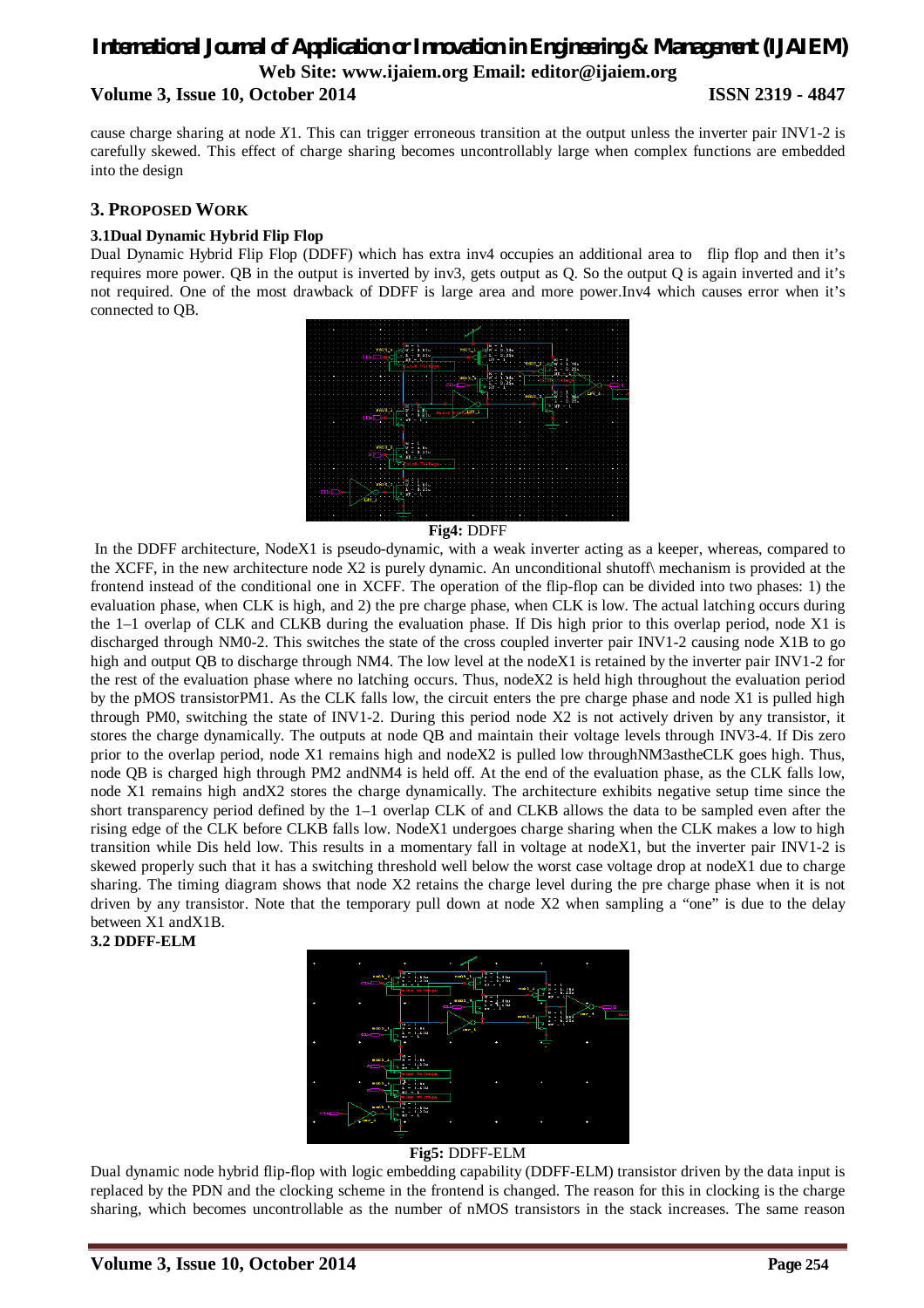makes XCFF also incapable of embedding complex logic functions. In order to get a clear picture of the charge sharing in XCFF, it was simulated with different embedded functions and the amount of worst case charge sharing was calculated

# **4. SIMULATION**

These circuits are simulated in Tanner using TSMC025



O Fis Life War Case Option Weder Paper 1999 <u>alaisia di</u>











**Fig8:** HLFF Flip- Flop design **Fig9:** HLFF Flip- Flop design simulation



**Fig10:** SDFF Flip Flop design **Fig11:** SDFF Flip Flop design simulation



**Fig12:** XCFF Flip Flop design **Fig13:** XCFF Flip Flop design simulation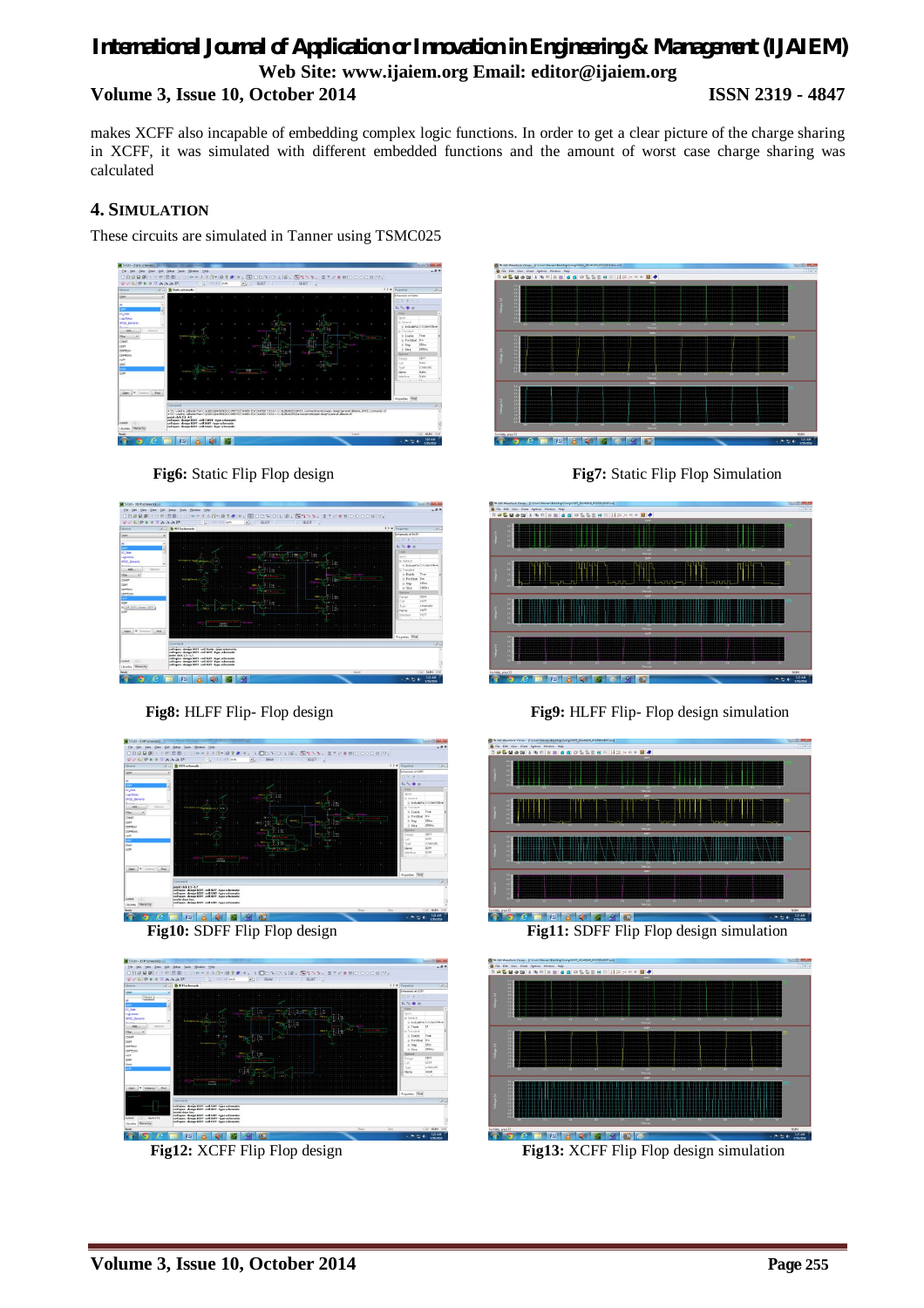

# **5. FUTURE SCOPE**

In us future with the DDFF architecture we create various flip-flop applications that can embedded inside the flip-flop which will reduces the area and also power of the application

# **6. CONCLUSION**

The results are compared with the existing Flip-Flops. The tabulation of performance comparison of existing and proposed methods is shown above. The active device has considerably increased when compared to the proposed methods. In this paper, a new low power DDFF and a novel DDFFELM were proposed. An analysis of the overlap period required to select proper pulse width was provided in order to make the design process simpler.

### **REFERENCES**

- [1] KalarikkalAbsel ,Lijo Manuel, and R.K.kavitha "lowpower dual dynamic node pulsed hybrid flip flopfeaturing efficient embedded logic,"IEEE Trans. VLSISystems., vol. 21, no. 9,pp. 1693-1704, sep 2013.
- [2] H. Patrovi, R. Burd, U. Salim, F. Weber, L. DiGregorio,and D. Draper, "Flow-through latch and edgetriggeredflipflop hybrid elements," in Proc. IEEE ISSCCDig. Tech. Papers, Feb. 1996, pp. 138–139.
- [3] F. Klass, "Semi-dynamic and dynamic flip-flops withembedded logic," in Proc. Symp. VLSI Circuits Dig. Tech.Papers, Honolulu, HI, Jun. 1998, pp. 108–109.
- [4] J. Yuan and C. Svensson, "New single-clock CMOSlatches and flipflops with improved speed and powersavings," IEEE J. Solid-State Circuits, vol. 32, no. 1, pp.62–69, Jan. 1997.